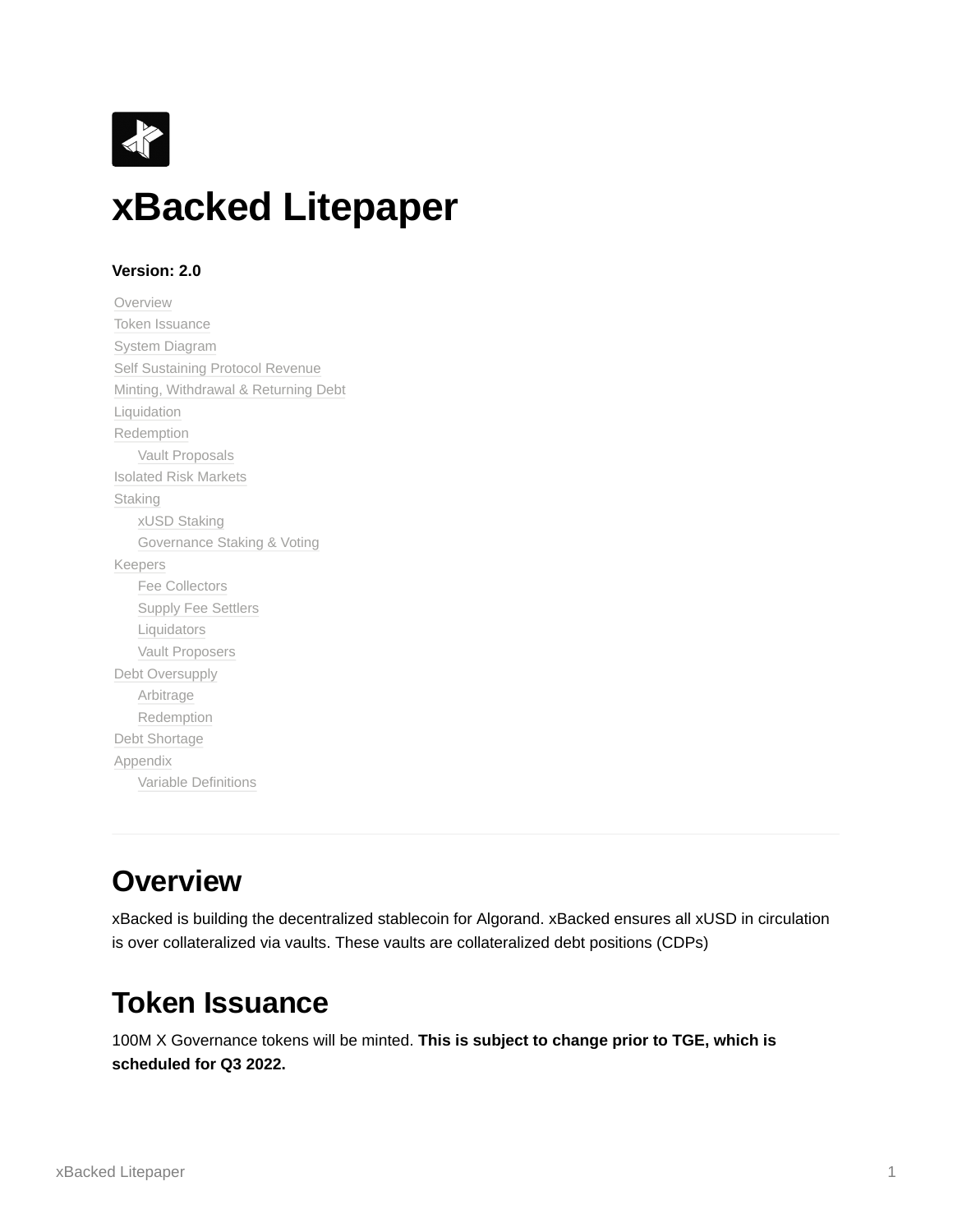#### **Allocation**

| Aa Name                                  | $\#$ % Allocation | $\equiv$ Vesting                                 |
|------------------------------------------|-------------------|--------------------------------------------------|
| <b>Community, Marketing &amp; Growth</b> | 53%               | 3-5 year distribution                            |
| Core Contributors                        | 20%               | 3 years linear, can opt for longer lockup        |
| 1st Seed Round                           | 10%               | 2 years linear, can opt for longer lockup        |
| Pre-seed Allocation                      | 5%                | 2 year linear vesting, can opt for longer lockup |
| 2nd Seed Round                           | 5%                | 2 years linear, can opt for longer lockup        |
| Advisors                                 | 4%                | 3 year linear, can opt for longer lockup         |
| Initial Token Sale                       | 3%                | Subject to change                                |

# <span id="page-1-0"></span>**System Diagram**



Core principle: the system uses xUSD to represent debt & fees, not dollars.

### **Example**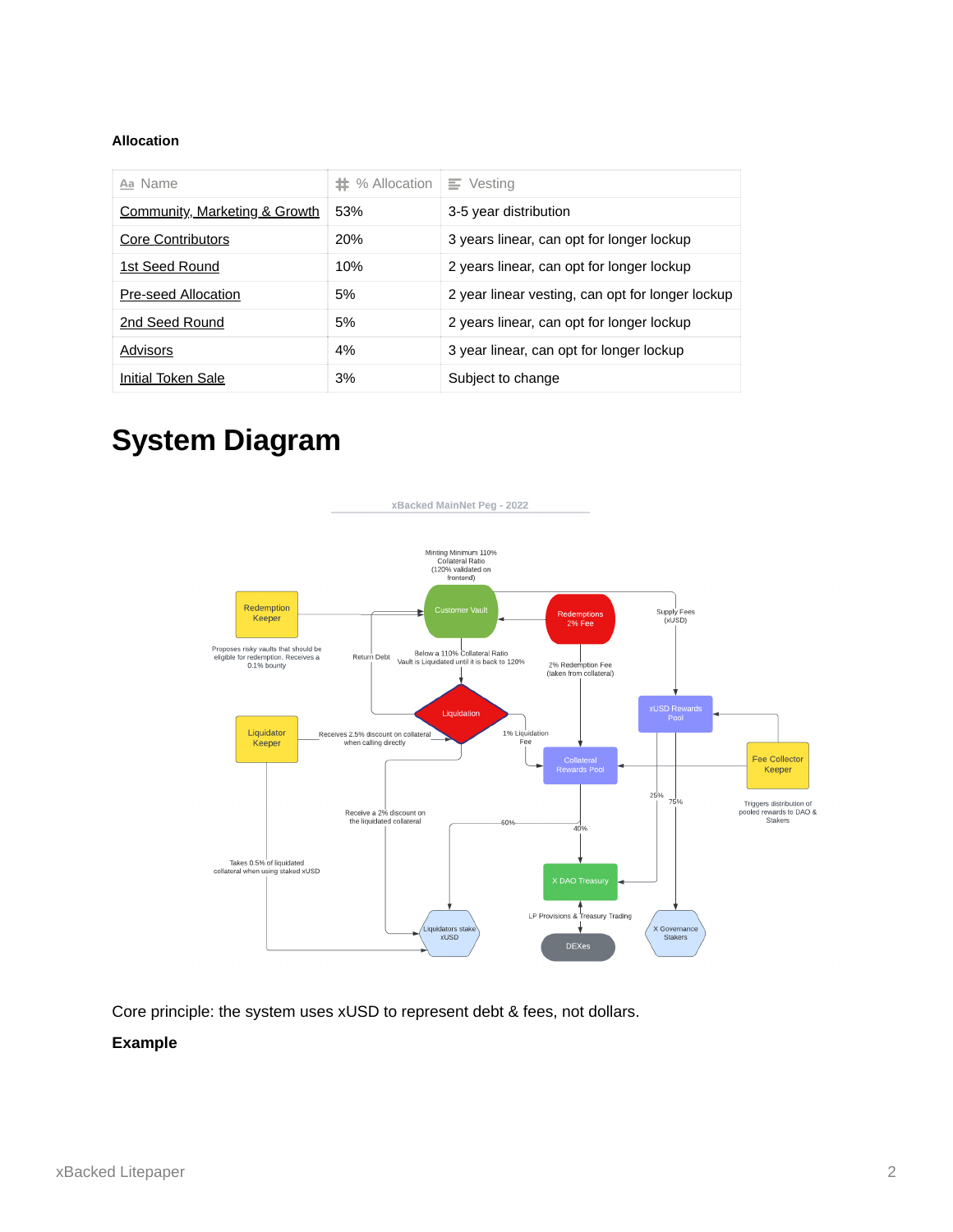```
Alice creates a vault with $100 USD worth of ALGO.
Alice mints 50 xUSD tokens.
Alice must repay 50 xUSD tokens, plus any accrued supply fees,
to close her vault.
```
*Note: there is system debt (total supply of xUSD) and vault debt. However, when a user mints xUSD there is no expectation they repay it to the protocol. The only expectation is that eventually the vault will close, either via liquidation, by the owner repaying vault debt, or via redemption.*

# <span id="page-2-0"></span>**Self Sustaining Protocol Revenue**

Ensuring that the xBacked protocol is self sustaining is paramount in the design of the protocol. Over time, there must be significant incentive for governance token holders & community members to maintain and govern the protocol.

### **Fee Structure**

- Liquidation fee: 1% of liquidated collateral
- Redemption Fee: 2% of redeem collateral
	- o Incentive: discourage redemption in times of low market volatility
	- Also creates a floor to the xUSD price. Redemption will only make sense when xUSD is worth less than \$0.98 USD.
- Supply fee: varies per vault collateral type
	- This is an ongoing fee accrued when xUSD is supplied.

### **Distribution of protocol fees - these metrics can be changed via governance**

### **Supply fees**

- $\bullet$  50% to DAO treasury  $\rightarrow$  incentivize people to work on the protocol
- 50% to staked governance token holders  $→$  ensure people are incentivized to govern the protocol

### **Liquidation & Redemption fees**

- 50% to DAO treasury  $\rightarrow$  incentivize people to work on the protocol
- $\bullet$  50% to Liquidators staking xUSD  $\rightarrow$  incentivize people to act as liquidators and ensure the protocol remains solvent.

# <span id="page-2-1"></span>**Minting, Withdrawal & Returning Debt**

Users of the xBacked smart contracts will be able to deposit collateral into a Vault. Vaults with different collateral types are **sep**a**rate** smart contracts. See the section on Isolated Risk markets for more detail.

Vaults have a collateral ratio (c-ratio), and the system requires c-ratio to be 110%.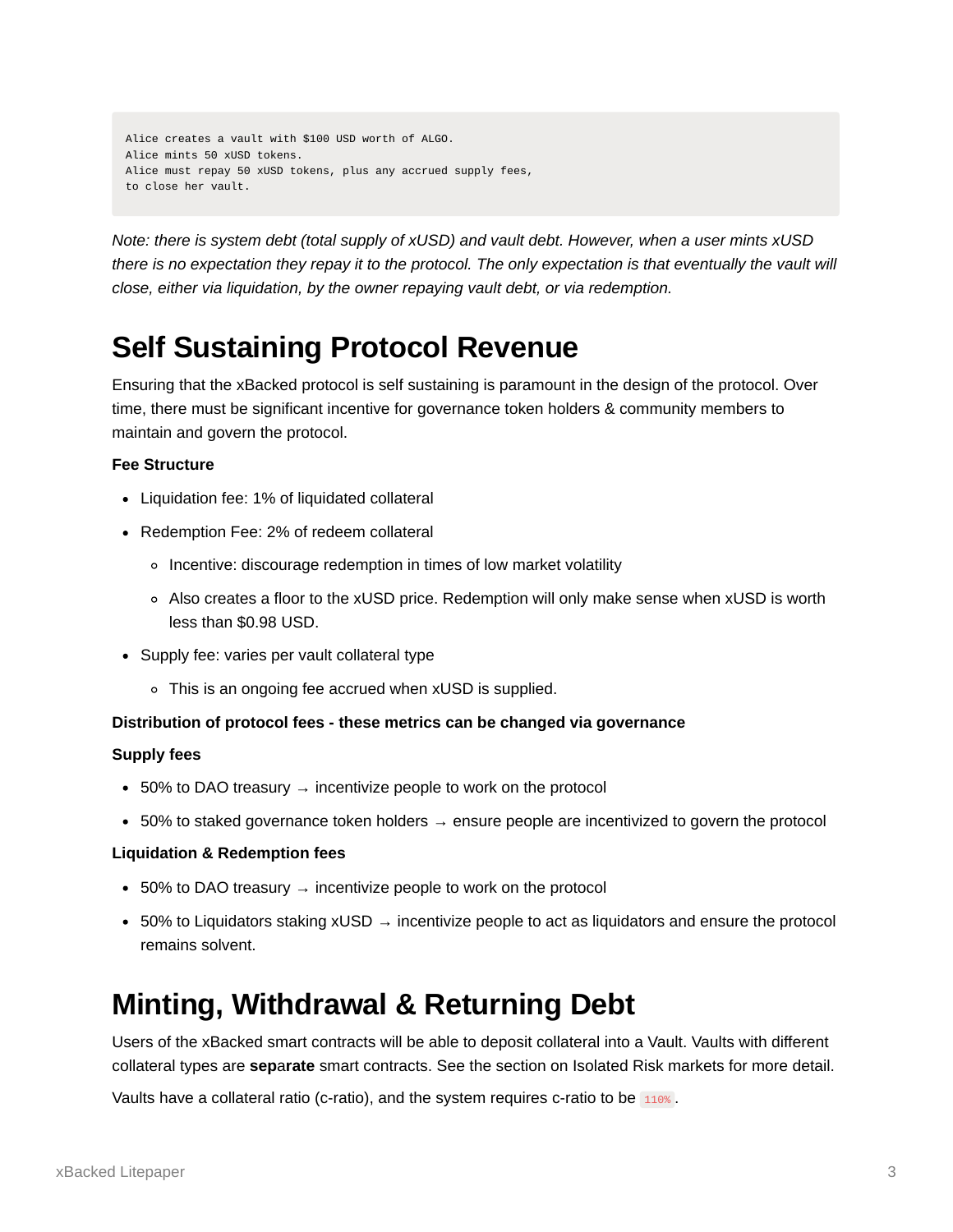There are no limits enforced on the smart contract, however the frontend application built by the core team has the following restrictions:

- $\bullet$  Must be created with a  $120\%$  c-ratio.
- Cannot withdraw funds with a c-ratio less than 120%. This creates a strong incentive to repay vault debt so that the user can withdraw collateral.

#### **Minting Example**

```
Alice has deposited $100 USD worth of ALGO into a Vault.
Alice would like to initialise mint 80 xUSD.
If the value of Alice's collateral drops to $87.55 USD,
her collateral ratio would be 109% and she would be liquidated.
```
At any point, a user is able to withdraw their collateral, **as long as their c-ratio is 10% above the liquidation threshold**.

#### **Withdrawing Example**

```
Alice deposits $100 USD worth of ALGO as collateral
She mints of 50 xUSD tokens.
With this, her Vault c-ratio is 200%.
Alice is able to withdraw up to $40 USD worth of her ALGO, leaving $60
in collateral, and the CR is 120%
```
Furthermore, if the collateral value increases, Alice could either withdraw the asset or create mint more xUSD.

#### **Example**

```
Alice deposits $100 USD worth of ALGO as collateral
She mints 50 xUSD tokens.
With this, her Vault c-ratio is 200%
Alice is able to withdraw up to $40 USD worth of her ALGO.
The price of ALGO goes up, and Alice's collateral is now worth $120 USD.
The c-ratio is 240%.
Alice could now withdraw an extra $60 USD worth of her ALGO, or she could
mint (at maximum) 59 xUSD.
```
When repaying a vaults debt, the user must do so in-kind with the stablecoin. As the platform currently mints xUSD, all users must repay with xUSD. There is no fee for repaying xUSD.

#### **Returning Example**

Alice deposits \$100 USD worth of ALGO as collateral She mints of 50 xUSD tokens.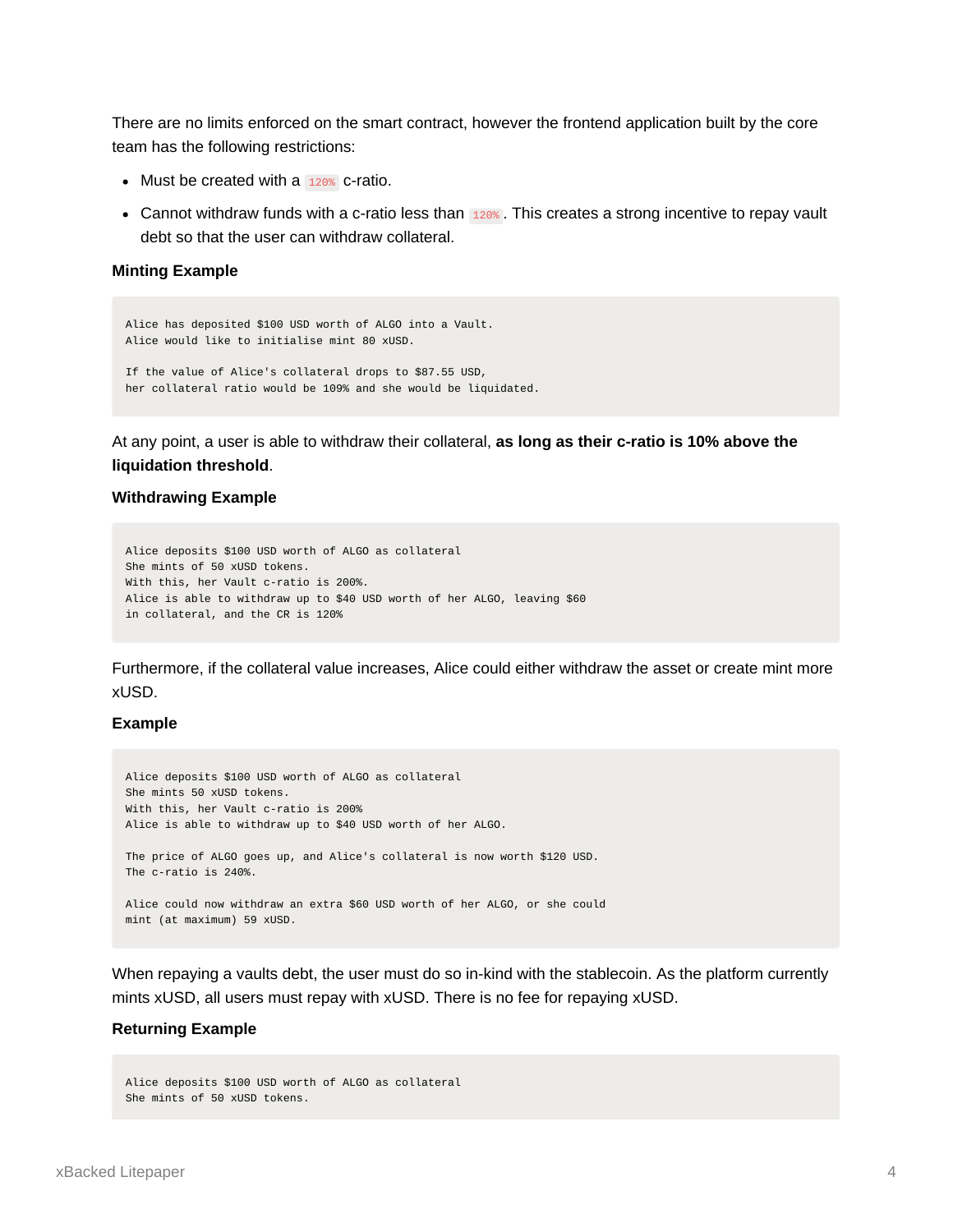```
With this, her Vault c-ratio is 200%
Alice comes back a month later, and still has a system debt of 50 xUSD, plus
accrued supply fees. In this case, assume 1 xUSD of extra debt has accrued.
In this time she has bought more xUSD from Liquidity Pools and now has a
balance of 100 xUSD in her wallet.
Alice uses 51 xUSD to repay her vault debt.
Alice now has no xUSD outstanding, and has $100 USD worth of ALGO in her
vault and 49 xUSD in her wallet.
```
# <span id="page-4-0"></span>**Liquidation**

As stated before, Vaults are required to have a collateral ratio about 110%. If an individual Vault drops below this, the users Vault becomes available for liquidation.

#### **How do Liquidations work?**

xBacked relies on a network of keepers to run liquidations. There are two options for these liquidation keepers

- 1. Use their own xUSD to liquidate unhealthy vaults. Receive all of the liquidated collateral
- 2. Use staked xUSD to liquidate healthy vaults. Receive 0.5% of the liquidated collateral, after putting up **zero** of their own capital.

A users vault is **only partially** liquidated. Once it drops under 110%, liquidations take place until the vault is back over 120%.

The maximum liquidation amount can be calculated using this formula

```
const discountRateInv = 1 - 0.035 // 96.5%
const MINIMUM_COLLATERAL_RATIO = 1.2 * 100;
const valueOfCollateral = 1000;
const vaultDebt = 910;
const maxLiquidation =
 ((discountRateInv * 100 * valueOfCollateral) -
   discountRateInv * MINIMUM_COLLATERAL_RATIO * vaultDebt) /
    (-discountRateInv * MINIMUM_COLLATERAL_RATIO + 100)
// 561 xUSD
```
### **Example: Keeper using using their own xUSD**

```
The liquidation fee is 1%, and the discount is 3.5%. This means liquidators net
a 2.5% discount on liquidated collateral.
Bob's vault hits a c-ratio of 109%, and his $1000 worth of ALGO is now available
for liquidation. The vault debt is 910 xUSD.
A keeper bot sees this, and calculates the maximum liquidation to be 561 xUSD.
This reduces the vaults debt to 349 xUSD.
This would pay out $580 in collateral, leaving the vault
```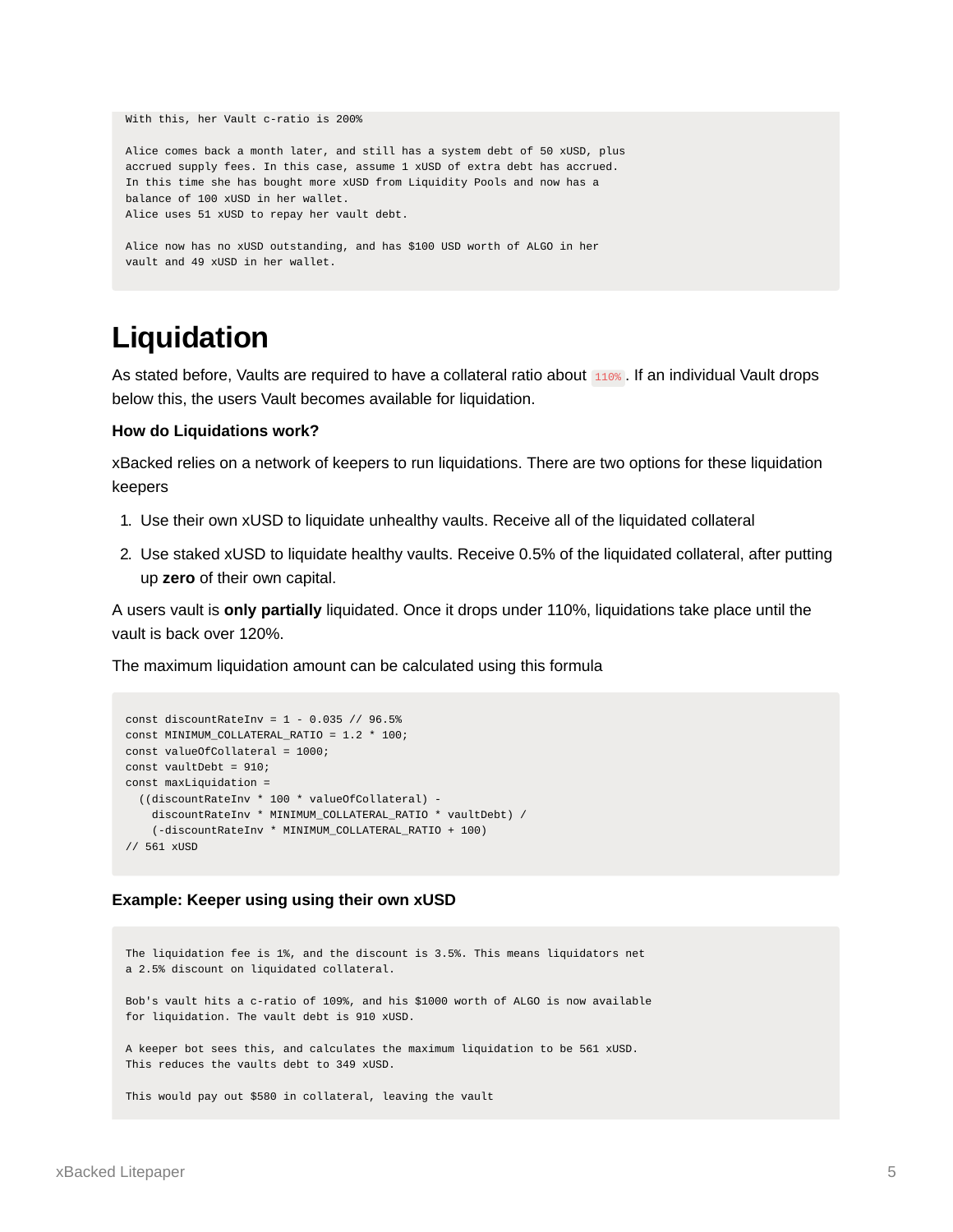with \$419 of collateral

1% of the liquidated collateral is taken by the protocol as a fee (\$5.6) The rest of the collateral is taken by the liquidator bot.

After fees, the keeper will receive \$574.4 of collateral This is a \$14.4 profit, or 2.5%.

The vault collateral ratio is now back at 120%, a healthy level.

60% of the \$5.6 in collateral fee gets transferred into xUSD staking pool for stakers to claim pro-rata

#### **Example: Keeper using staked xUSD**

The liquidation fee is 1%, and the discount is 3.5%. This means liquidators net a 2.5% discount on liquidated collateral.

Alice stakes 20,000 xUSD in the liquidator pool.

Bob's vault hits a c-ratio of 109%, and his \$1000 worth of ALGO is now available for liquidation. The vault debt is 910 xUSD.

A keeper bot sees this, and calculates the maximum liquidation to be 561 xUSD. This reduces the vaults debt to 349 xUSD.

This would pay out \$580 in collateral, leaving the vault with \$419 of collateral

1% of the liquidated collateral is taken by the protocol as a fee (\$5.6) 0.5% of the liquidated collateral is taken by the keeper as a fee (\$2.8) The rest is transferred to the pool for Alice to claim (\$577).

The vault collateral ratio is now back at 120%, a healthy level.

60% of the \$5.6 in collateral fee gets transferred into xUSD staking pool for stakers to claim pro-rata

#### **Example: Multiple Keepers liquidating a vault**

The liquidation fee is 1%, and the discount is 3.5%. This means liquidators net a 2.5% discount on liquidated collateral.

Alice stakes 20,000 xUSD in the liquidator pool.

Bob's vault hits a c-ratio of 109%, and his \$1000 worth of ALGO is now available for liquidation. The vault debt is 910 xUSD.

A keeper bot sees this, and uses 100 xUSD of their own capital to begin liquidating a vaullt.

The vaults debt is reduced to 810, and the vaults collteral value is reduced to \$896.5. The CR is 110%. This keeper receives \$102.5 of collateral, with the protocol taking 1% as a fee.

Another keeper re-calculates the maximum liquidation to be 461 xUSD.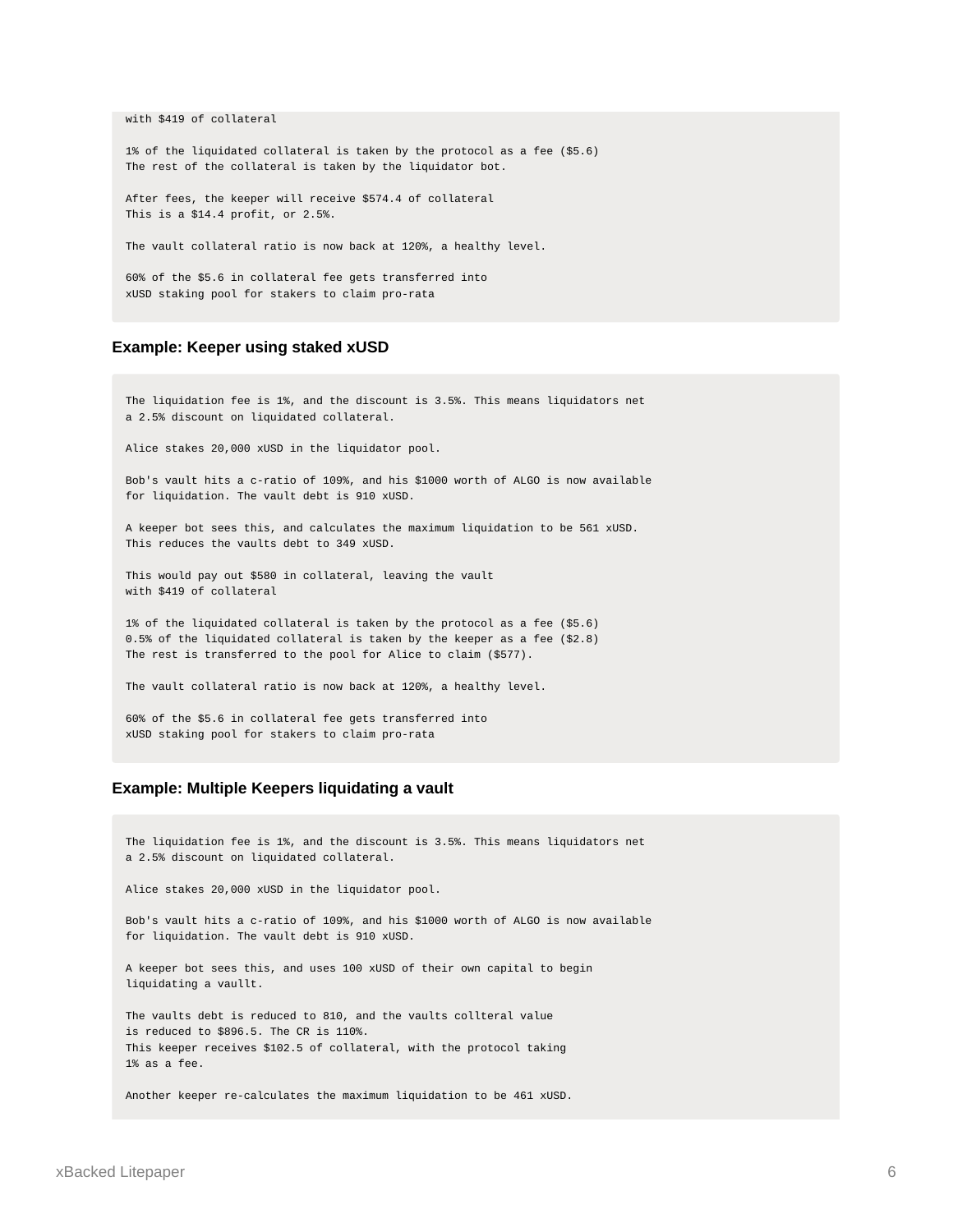```
This reduces the vaults debt to 349 xUSD. They use 349 of Alice's staked xUSD.
This would pay out $477 in collateral, leaving the vault
with $419 of collateral.
1% of the liquidated collateral is taken by the protocol as a fee
0.5% of the liquidated collateral is taken by the keeper as a fee
The rest is transferred to the pool for Alice to claim.
The vault collateral ratio is now back at 120%, a healthy level.
60% of the liquidation fees gets transferred into
xUSD staking pool for stakers to claim pro-rata
```
## <span id="page-6-0"></span>**Redemption**

Redemption is a separate mechanism to withdrawal. Redemption **guarantees** that 1 xUSD token can be redeemed for \$1 USD of underlying collateral from the **riskiest vault(s)** in the system. The fee for this mechanism is 2% . This redemption mechanism creates a hard peg, and a floor to the xUSD price.

This redemption feature also creates a strong incentive for users to ensure their vault has a healthy cratio, as the riskiest vaults will experience the highest risk of redemption.

#### **Example: Simple Redemption**

```
Alice sees xUSD is trading for $0.97 USD on a DEX
Alice buys 100 xUSD that are worth $97 (xUSD is trading at $0.97).
Alice redeems all of her xUSD tokens.
The redemption fee is 2% of redeemed collateral.
In total Alice redeems 100 xUSD, worth and receives $98 worth of
collateral. She makes $1 profit.
```
Alternatively in this scenario, Alice might have an open vault. She could redeem her xUSD for Algos, then trade her Algos for more xUSD to repay her vaults debt cheaper.

*Important to note: this only becomes worthwhile once xUSD is worth less than \$0.98.*

#### **What happens if the redemption is > total collateral?**

xUSD can **only be minted when backed by ALGO**. For example, the total amount of xUSD minted is \$1m. This would be backed by (at minimum) \$1.1m ALGO.

The peg would need to be trading at a significant discount for someone to be able to get enough xUSD. Even then, they would need to own **a majority** of the xUSD minted, and buying more of it would effect the price and bring it back to the target.

```
1m xUSD has been minted, backed by at least $1.1m of ALGO (110% TCR)
xUSD is trading at $0.9.
```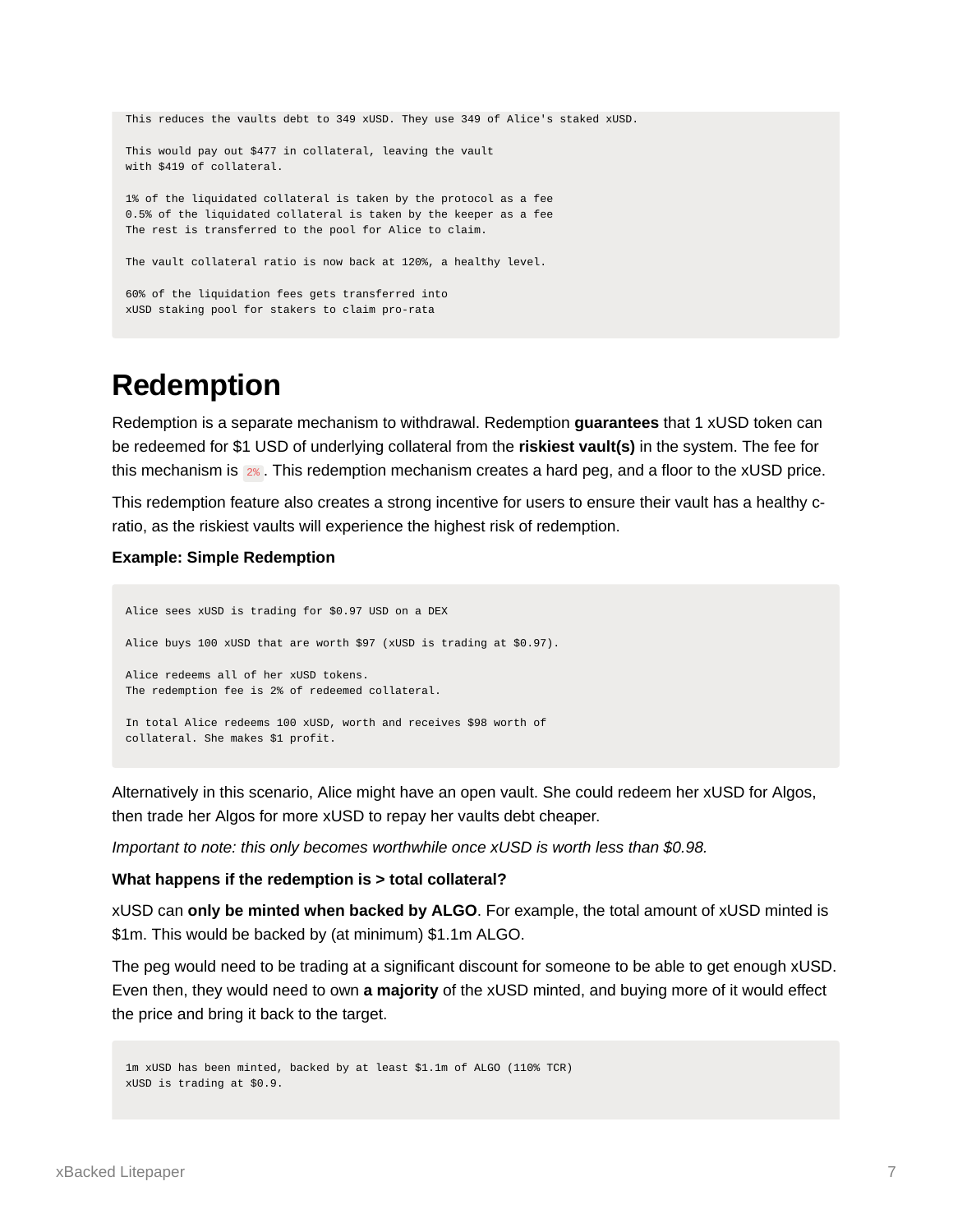```
An individual malicious trader could redeem 1m xUSD for $900,000, and
receive $1m of ALGO. However they would need to buy all of the
xUSD issued.
Perhaps instead, some of the largest vaults could collude and redeem
750,000 xUSD for $750,000 worth of ALGO. They would make a profit of $75,000.
If this did happen the peg should be maintained as designed.
The system would have 250,000 xUSD minted, backed by $350k worth of ALGO
(excl. fees)
```
### **What happens if multiple vaults need to be redeemed?**

The xBacked protocol tracks the **two** riskiest vaults in the protocol.

```
Vault 1 has $10,000 of ALGO, c-ratio is 111%
Vault 2 has $50,000 of ALGO, c-ratio is 111.5%
Someone redeems 55,000 xUSD.
Vault 1 is essentially liquidated.
Vault 2 is left with $10,000 worth of ALGO, and the vault debt is
partially paid off
```
## <span id="page-7-0"></span>**Vault Proposals**

See the section of keepers for how new redeemable vaults are proposed. In short; a bot can propose a new vault, and if it is riskier than those in the current list it replaces the least risky vault. The proposer is paid 0.075% o the collateral as a bounty.

## <span id="page-7-1"></span>**Isolated Risk Markets**

When you open a vault on xBacked, your vaults are **separate** from each other. That means one vault with a more volatile collateral asset will not effect your other open vaults. Thgis is a risk management tool for our users; if one asset is particularly volatile while others are not, you are not completely at risk.

This also means the risk to xUSD stability can be maintained, giving higher risk collateral types lower xUSD minting capacity, higher collateral ratios, and higher fees. Think of it like a diversified portfolio; low risk ("blue chip") tokens have the best collateral ratios, and higher amount of xUSD to mint. More speculative collateral types can be constrained to a healthy ratio within the protocol.

This also allows xBacked to experiment with different types of collateral rapidly.

# <span id="page-7-2"></span>**Staking**

## <span id="page-7-3"></span>**xUSD Staking**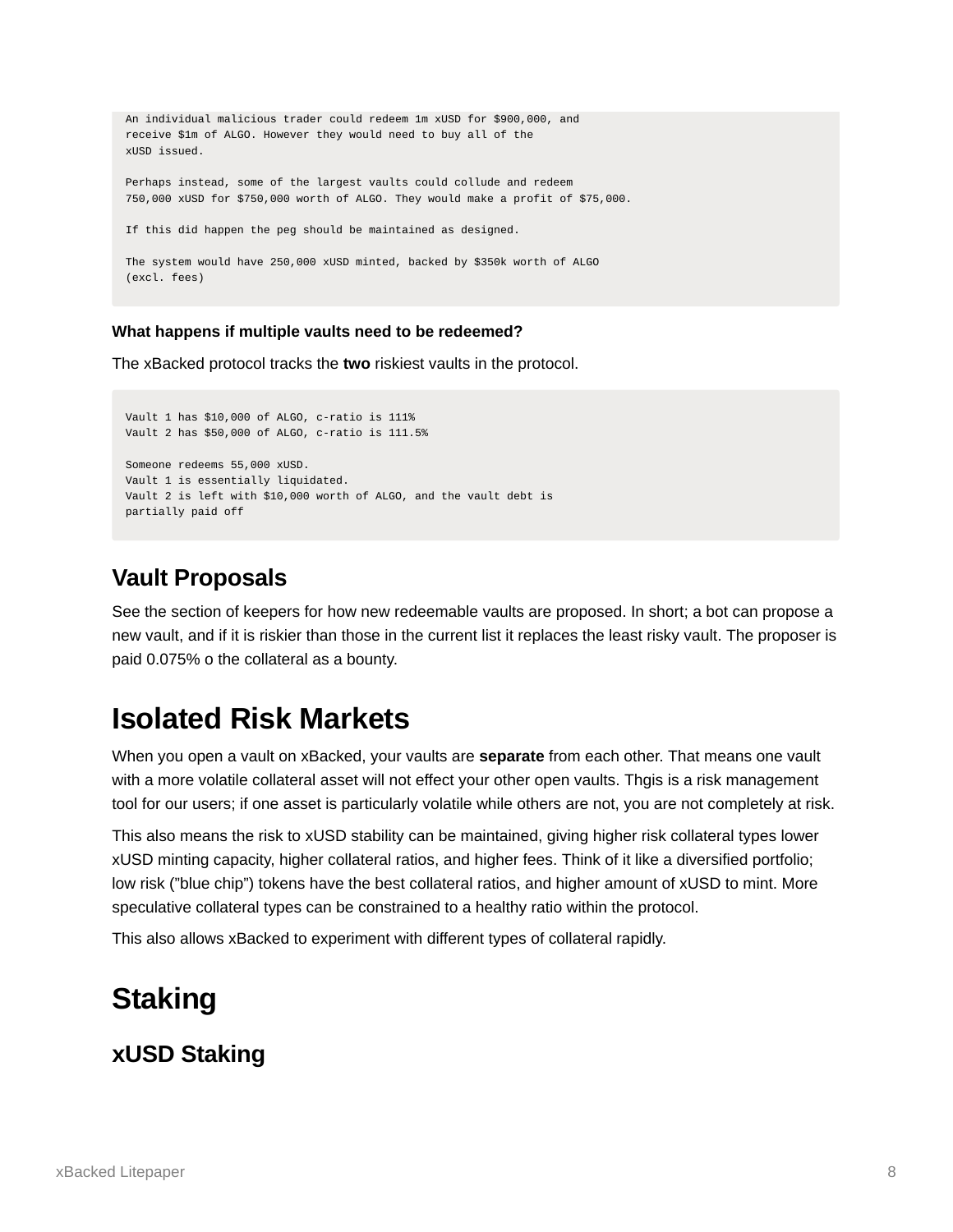Anyone, regardless if they have created a vault or not, can stake xUSD that is used in liquidations. For doing so, users are rewarded by the protocol which shares  $60<sup>^</sup>$  of fees generated by liquidations, redemptions, and vault proposals, with these stakers.

Over time, stakers accrue points. These points can be exchanged at any time for the proportionate amount of point sin the system. Pointd accrue based on length of staking & size of the users stake.

Alice stakes 1000 xUSD. Alice stays staked for 1 month, and keeps depositing more xUSD after it has been used in liquidations. Alice has accrued 10,000 points, and currently the contract has a total of 100,000 points accrued. Alice decides to exchange these points for 10% of the current fees availabele in the contract (\$1,000). The total points has been reduced to 90,000 and Alice now has zero points and begins accuing again.

## <span id="page-8-0"></span>**Governance Staking & Voting**



⚠ Details for this will be released at a later date

# <span id="page-8-1"></span>**Keepers**

These are largely details for developers.

## <span id="page-8-2"></span>**Fee Collectors**

Calling the collectFees function in a vault contract will reward the caller with 0.5% of accrued fees. The rest of the fees are distributed to the DAO and xUSD stakers

## <span id="page-8-3"></span>**Supply Fee Settlers**

Calling settleInterest function will distribute accrued supply fees to the DAO and governance stakers. Callers are not rewarded; but it might be advantageous to call this function if they are staking governance tokens.

## <span id="page-8-4"></span>**Liquidators**

See liquidations for more details.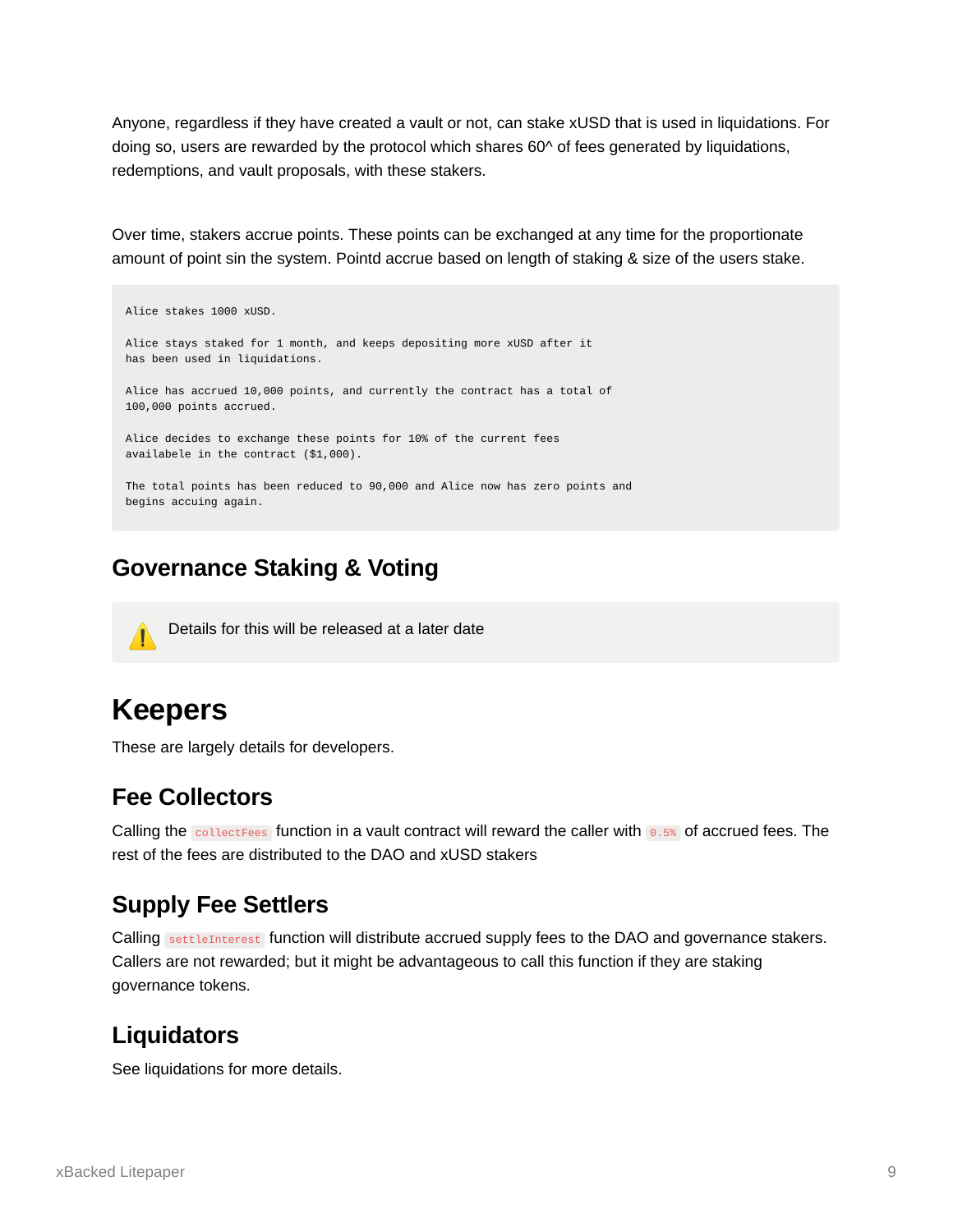## <span id="page-9-0"></span>**Vault Proposers**

These keepers watch for which vaults might be riskiet than the current ones available for redemptions in the contract. The keeper can propose a vault, and if it is more risky than either of the two vaults in the contract eligible for redemptions, they receive 0.75% of the collateral as a bounty.

Please see <https://docs.xbacked.io/developers/sdk> for more

# <span id="page-9-1"></span>**Debt Oversupply**

In the event there is an oversupply of debt in the system, the peg will be under the target of \$1 USD. To counteract this, there are several controls in place. Protocol c-ratio in this scenario will be less than 110% target. At this point, vaults will be liquidated but there are other forces too.

## <span id="page-9-2"></span>**Arbitrage**

People are able to repay their xUSD at a reduced rate, contracting the supply of debt in the system. At the same time, people would be able to take advantage of arbitrage opportunities presented on exchanges.

### **Example**

```
Alice has a vault with a debt of 100 xUSD, which was worth $100 USD at the time
Alice sees the price of xUSD is $0.9 USD.
Alice buys 100 xUSD on a DEX for $90
Alice repays xUSD for $10 less than the original amount.
```
## <span id="page-9-3"></span>**Redemption**

It is in this kind of scenario where users will likely use the redemption functionality more than they usually would. This is explained in detail above.

# <span id="page-9-4"></span>**Debt Shortage**

In the event that there is a shortage of debt in the system, the peg will be over the target of \$1 USD. To counter this, the system will partially liquidate risky vaults, until the system achieves a healthy c-ratio.

Market participants will also take advantage of this arbitrage opportunity. They will mint xUSD, and then sell this xUSD for a profit in a DEX.

### **Example**

```
Alice sees that xUSD price is currently $1.10
Alice mints 100 xUSD, worth $110 instead of $100.
Alice sells this on a DEX for a profit.
```